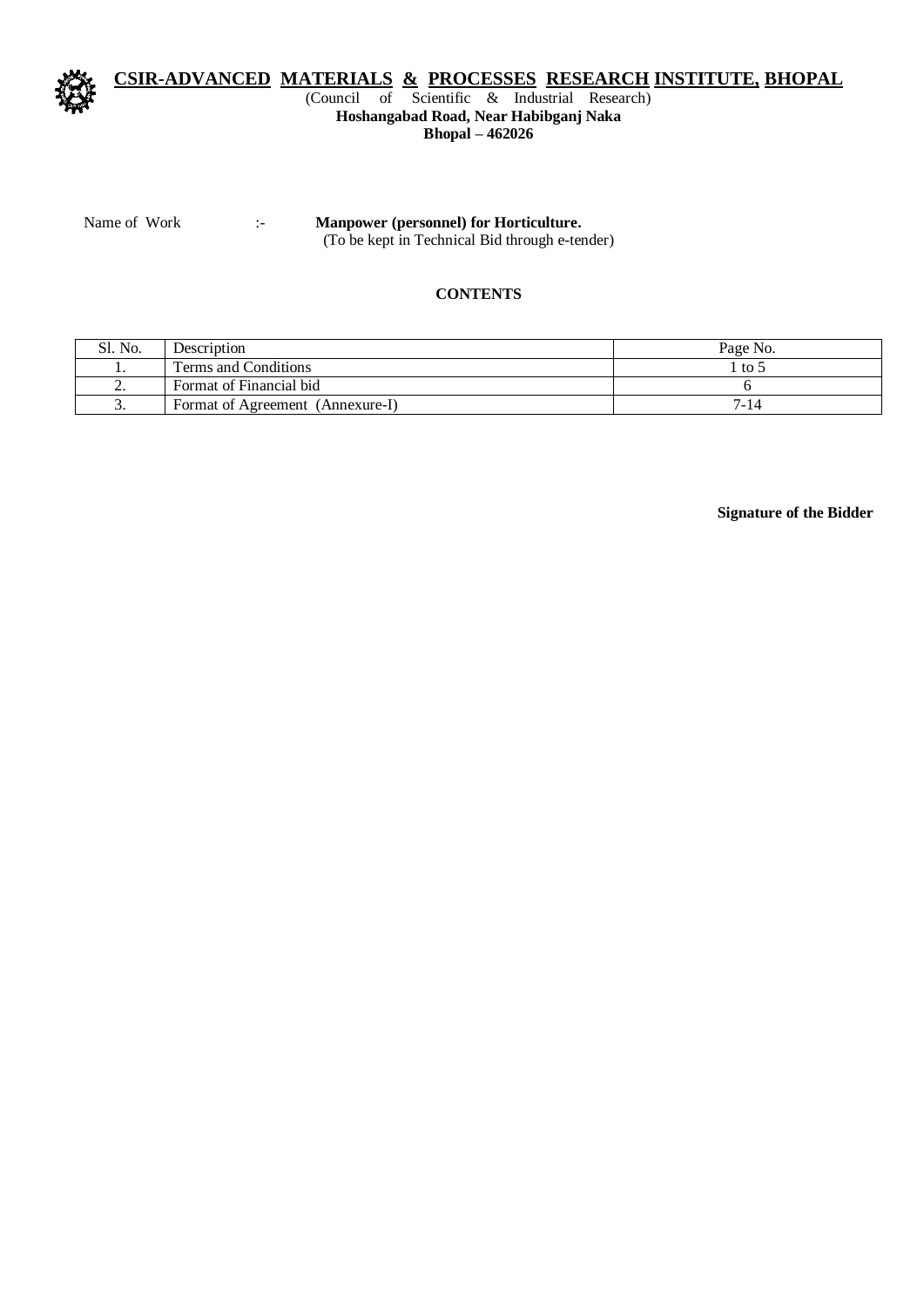

(Council of Scientific & Industrial Research) Hosangabad Road, Near Habibiganj Naka, Bhopal –462026

# **TENDER FORM (Technical Bid)**

# **General Terms and Conditions of the Job Contract for Horticulture**

#### 1.0 **SCOPE OF WORK**

The contractor's scope of work shall consist of providing manpower (personnel) numbering **08** manpower per day (eight per day during all week days, including Saturdays) which may be increased as per requirement. The manpower provided by the contractor will be deployed for carrying out horticulture activities like maintenance of lawns, avenues, hedges, shrubs, potted plants, road side plantation etc in the Institute / Campus including Guest house and, staff residential quarters.

The works / activities are as follows:

- (a) Maintenance and upkeep of the gardens lawns, hedges, avenues, plantations, trees at the Institute, including Guest House and staff quarters.
- (b) The contractor shall supply the manpower between **9:00 am to 5:30 pm** on all the week days including Saturdays.
- (c) The contractor should arrange his own mechanism of supervision and maintenance of the attendance, records, entries (without any tampering / over writing) and discipline of his manpower provided. The record of the attendance of manpower in number only should be seen and verified by the authorized Officer of CSIR-AMPRI daily.
- (d) Watering of all the plants, trees, gardens, lawns and pots regularly.
- (e) Removal of weeds, unwanted bushes, shrubs, stones, pebbles etc for upkeep and maintenance of the campus.
- (f) Pruning of the trees, hedges and avenues as and when required.
- $(g)$  Sowing of seeds & saplings and maintaining the plants nursery.
- (h) Transplantation / plantation of saplings & plants as and when required.
- (i) Digging of pits for plantation, *thalla* making and *guddai* as and when require.
- (j) Application of Farm Yard Manure and other fertilizers to the plants, trees, and lawns
- (k) Cutting, budding and Planting of new saplings.
- (l) Grass cutting / trimming with grass cutting machine / manual cutter
- (m) Spraying or application of insecticides, pesticides, fungicides, herbicides etc to the plants / hedges, lawns, avenues, gardens etc.
- (n) Removing / draining excess stagnated water at the plants, lawns, gardens, pots etc.
- (o) Landscaping, leveling and development of new areas for plantation, making lawns etc.
- (p) Any other horticulture and allied works required in the campus (either new or existing) arising from time to time.

Signature of Contractor Page 1 of 14

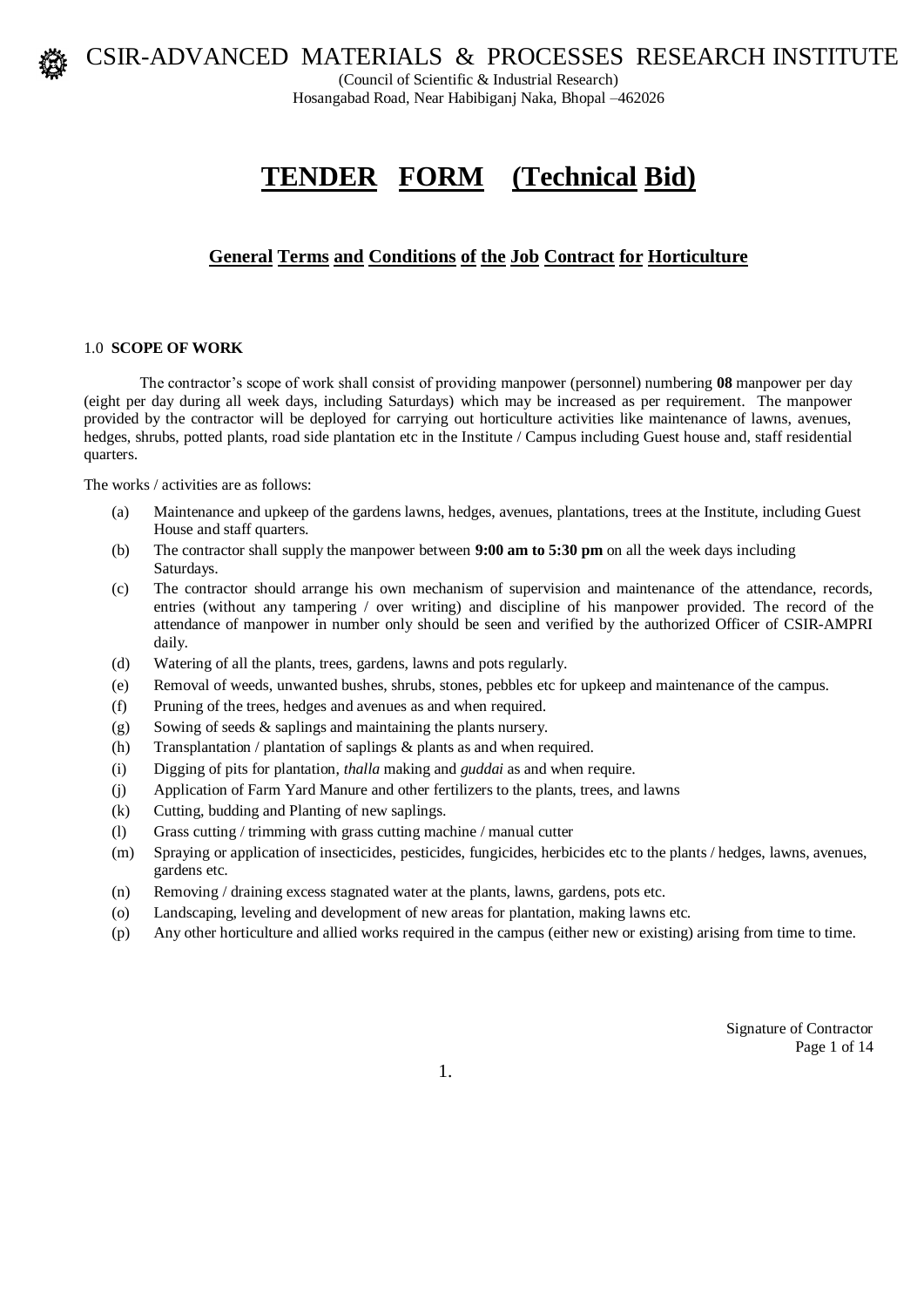#### *TERMS AND CONDITIONS OF THE CONTRACT*

- 1. Bidder must be from Registered firm holding licence as applicable under CL(R&A) Act and having experience and expertise in providing Manpower in CSIR/or its National Laboratories/Govt./Semi Govt. /Public/Private sector Undertakings / Business Houses/Industry of repute who employ the persons trained for providing aforementioned services.
- 2. The firm must be registered with Bhopal Administration/Licensing authority or any state/Union Territory/Labour Commissioner, Bhopal/Any State /U.T. of India.
- 3. The bidder(s) shall deposit alongwith the tender, an earnest money deposit of **`.35,000/- (` Thirty Five Thousand Only)** by way of Demand Draft in favour of the Director, CSIR-AMPRI, Bhopal, or through NEFT/RTGS to CSIR-AMPRI, Bhopal Account **No. 131610011004778 IFSC Code ANDB0001316** (copy of EMD transfer receipt must be enclosed as payment proof mentioning the particulars) which will be refunded to the unsuccessful bidder(s) within two months from the date of opening of the tenders. Tenders without earnest money will not be considered. In case payment of EMD is being made through DD it should be submitted on are before **1:00 PM 31.10.2019**
- 4. Tenders received after **1.00PM on 31.10.2019** whether sent by post or delivered in person are liable to be rejected.
- 5. The bidder(s) must quote the **service charge in percentage** in figures as well as in words in the enclosed format [please refer point no. 12(b)] and 43 of this tender document.
- 6. The successful bidder(s) will be required to furnish, as a security deposit through DD/FD/Bank Guarantee duly endorsed

for **`.1,65,000/- (` One Lakh Sixty Five Thousand Only)** from a Nationalized Bank in favour of "The Director, AMPRI, Bhopal" payable at Bhopal with a validity for 13 months. This Security deposit will be required to be furnished within 10 days from the date of award of contract and may be utilized by Director AMPRI, in case of breach in contract and without any prior notice and no claim whatsoever on this account shall be considered. Security deposit will be returned

to the contractor alongwith the earnest money of **`.35000/-** after satisfactory completion of the contract.

- 7. Director CSIR-AMPRI, Bhopal does not bind himself to accept the lowest tender and reserves the right to reject or partially accept any or all the tenders received without assigning any reasons whatsoever.
- 8. Canvassing in connection with the tenders is strictly prohibited and the tender of anyone resorting to canvassing will be liable for rejection on that ground alone.
- 9. The bidder(s) shall specifically declare that he is related or not related to any officer in CSIR-AMPRI/or in any of the Laboratories/Institutes of the CSIR. If yes, then details of such relationship have to be furnished alongwith Technical Bid of this Tender document.
- 10. Conditional tenders are liable to be rejected.
- 11 Earnest money shall be forfeited if the successful bidder(s) fails to sign the formal agreement (on the Judicial stamp paper of appropriate value sample of which is enclosed at Annexure-I) within seven days from the date of intimation to that effect or fails to start the work as given in the work order, the contract will be awarded to another party at the discretion of the competent authority. In such cases no claim for refund of EMD will be entertained in any circumstances.
- 12. Tenders should be on the specified form (non-transferable), which may be submitted online through www.etenders.gov.in upto **31.10.2019 till 1:00PM.** Refer NIT No. Gen./ Contract Labour/2019. The details are as hereunder:
	- (a) Technical Bid shall contain:
		- 1) Earnest money deposit proof of **`.35000/-**. (please refer point 3.0 for details.)
		- *2)* Up-to-date Income-Tax clearance certificate/or copy of the latest return filed
		- 3) Work done certificate for having successfully executed/completed similar works during the last 5 years ending last day of March of the current year, should be either of the following (i) Three similar completed works costing not less than the amount equal to 40% of the estimated cost **`.16,50,000**/- OR (ii) Two similar completed works costing not less than the amount equal to 50% of the estimated cost OR (iii) One similar completed work costing not less than the amount equal to 80% of the estimated cost. The work done certificate should mention the details of work executed, the date of commencement and date of completion of the work.
		- 4) Registration Certificate from M.P. Govt./any State /U.T., as per provisions of Contract Labour (R&A) Act 1970, EPF & ESIC registration certificates, shop and establishment certificates etc. Tenders without these documents is liable to be rejected.
		- 5) The contractor must provide address of the firm, Tel/Mobile No. alongwith Technical Bid
		- 6) The contractor must furnish the last six months Bank statement of Company Account.
	- b) Financial Bid shall contain offer of the contractor on his letter head per worker per day as per enclosed format duly signed with date and contact address, Tel phone /Mobile No. etc. and with reasonable service charge which will be submitted through E-tender only.
	- C) Both the bid shall be submitted as per e-tender requirement through e-tender alongwith other documents as required.
	- d) Tenders will be received upto **1.00PM on 31.10.2019** And will be opened at **02:00PM on 01.11.2019** through etender
- 13. The contractor shall deploy properly trained workers for aforementioned services who are below the age of 58 years. He should deployed Supervisor on his own cost and the supervisor shall be available on full duty hours.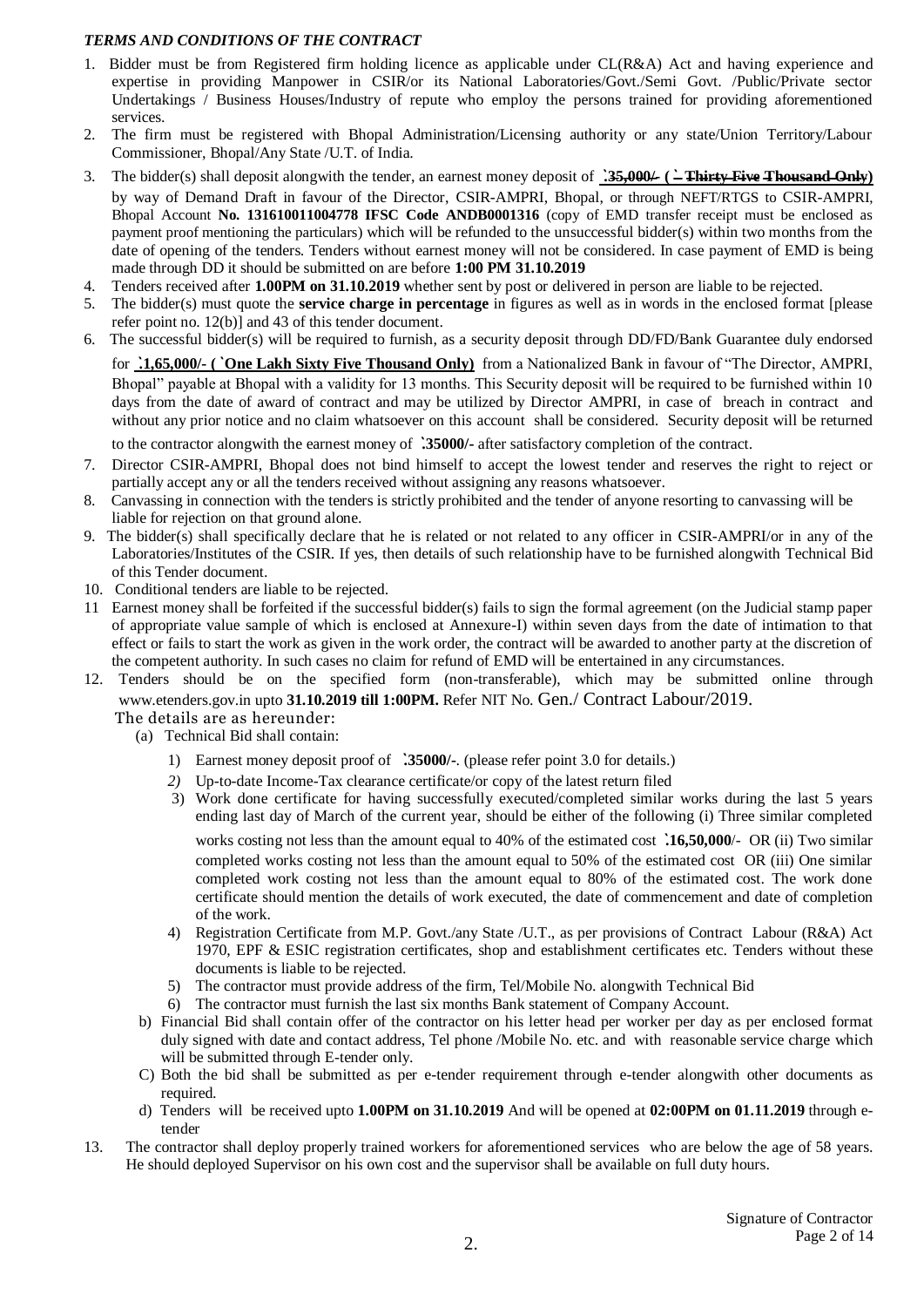- 14. The contractor shall maintain a register in the prescribed format for marking the attendance by his worker deployed by them, which shall be seen and verified.
- 15. In case of any theft, loss the matter will be reported to the office. If after a departmental enquiry, it is found that the loss has occurred due to negligence of the contractor's workers on duty, the Director, AMPRI, Bhopal will have full powers to recover the loss in full or in part from the dues or security deposit of the contractor. The decision of the Director AMPRI, in this regard will be final and binding on the contractor.
- 16. During surprise checks by any authorized officer of the Institute, if a particular worker is found absent from the work place, negligent/sleeping/drunk on duty the contractor will have to withdraw the worker (s) from the Institute forthwith, which may even, entail cancellation/termination of contract for the rest of the period.
- 17. The contractor will have to carry out the instructions regarding contract workers provided by the Institute from time to time.
- 18. The rate agreed to by CSIR-AMPRI and the contracting agency shall be paid during the period of the contract. However additional payment on account of enhancement of statutory/legal charges such as variable DA etc. will be paid over and above the rate agreed upon from the date as applicable.
- 19. It is the responsibility of the Contractor to make payment to his workers latest by  $7<sup>th</sup>$  of every month and claim reimbursement thereafter. The contractor in the presence of officer(s) nominated by the Lab shall make payment to his worker or by way of NEFT/RTGS through 'Bank' at his own cost. Wages shall not be less than the minimum wages under the minimum wages Act applicable as notified by the Labour Commissioner (Central) for M.P. AMPRI reserves the right to check periodically payment of wages made by him to his worker.
- 20. **EPF/ESIC Contribution** : Contractors taking part in this tender process must be registered with the EPF & ESIC authorities. In support of this a copy of the EPF and ESIC registration Certificate must be submitted alongwith Technical Bid of the Tender without which the tender/offer will not be considered. Those contractors who are not registered with EPF and ESIC authorities at Bhopal will have to obtain Sub-Registration Number/ Sub Code Number from EPF and ESIC authorities at Bhopal within Ten days from award of Contract. It shall be the responsibility of the contractor to deposit EPF & ESI contribution to the concerned authorities and in the local bank authorized for the purpose, within the stipulated time as per rule. In addition to this the contractor shall produce EPF /ESIC account no. of its individual contract workers within one month from the date of payment, failing which appropriate action will be initiated by the Institute.
- 21. Contractor should submit the copy of quarterly EPF return along with the bank challan with the bill.
- 22. In the event of a worker (s) not reporting for duty, alternate arrangements (badli worker) will be made by the contracting agency.
- 23. The contractor shall ensure his presence at a short notice when required by the Management.
- 24. No residential accommodation will be provided to the contract workers.
- 25. Number of contract worker (s) and supervisors to be deployed shall be intimated to the office from time to time, depending on requirement of work.
- 26. The Director, CSIR-AMPRI, Bhopal reserves the right to cancel/terminate the contract at any time during the currency of the contract after giving one months notice to the contractor. The contractor on his part will have to give two months notice.
- 27. Income Tax and other dues as applicable from time to time by the Govt., shall be deducted at source from the monthly bills of the contractor.
- 28. The contractor shall issue Photo ID cards to every worker (s) duly signed and the worker (s) would be required to display them on their person while they are on the premises of CSIR-AMPRI.
- 29. The contractor should implement all the provisions laid down in various act's/Labour Legislation which are applicable to the awarded work.
- 30. The Director, CSIR-AMPRI shall have the right to adopt any measures/set-up a system for ensuring proper performance of duty and punctuality of his worker deployed by the contractor. The number of manpower may be increased/decreased depending upon the exigency of work load to be assessed by CSIR-AMPRI, Bhopal and intimated to the contractor.

### 31. **VALIDITY OF OFFER**

The offer will be kept valid for acceptance for a period of 90 days from the date of opening of tenders.

- 32. Period for carrying out the work will be one year with trial period of six months (if required) or less than that depending upon the performance, unless terminated earlier at the option of Director, CSIR-AMPRI or on the happening of any of the circumstances as mentioned below:
	- a) If, Director CSIR-AMPRI terminates the contract for any reason whatsoever on giving at least one calendar month's written notice.
	- b) If the contractor fails or neglects to render the said service or any of them to the satisfaction of Director CSIR-AMPRI or if the contractor commits breach of any of his obligations hereunder and/or
	- c) If the business of the contractor is wound up or dissolved or if any receiver is appointed or attachment is levied in respect of any of its properties and assets.

The Contractor however will have to give two months notice for discontinuing his work.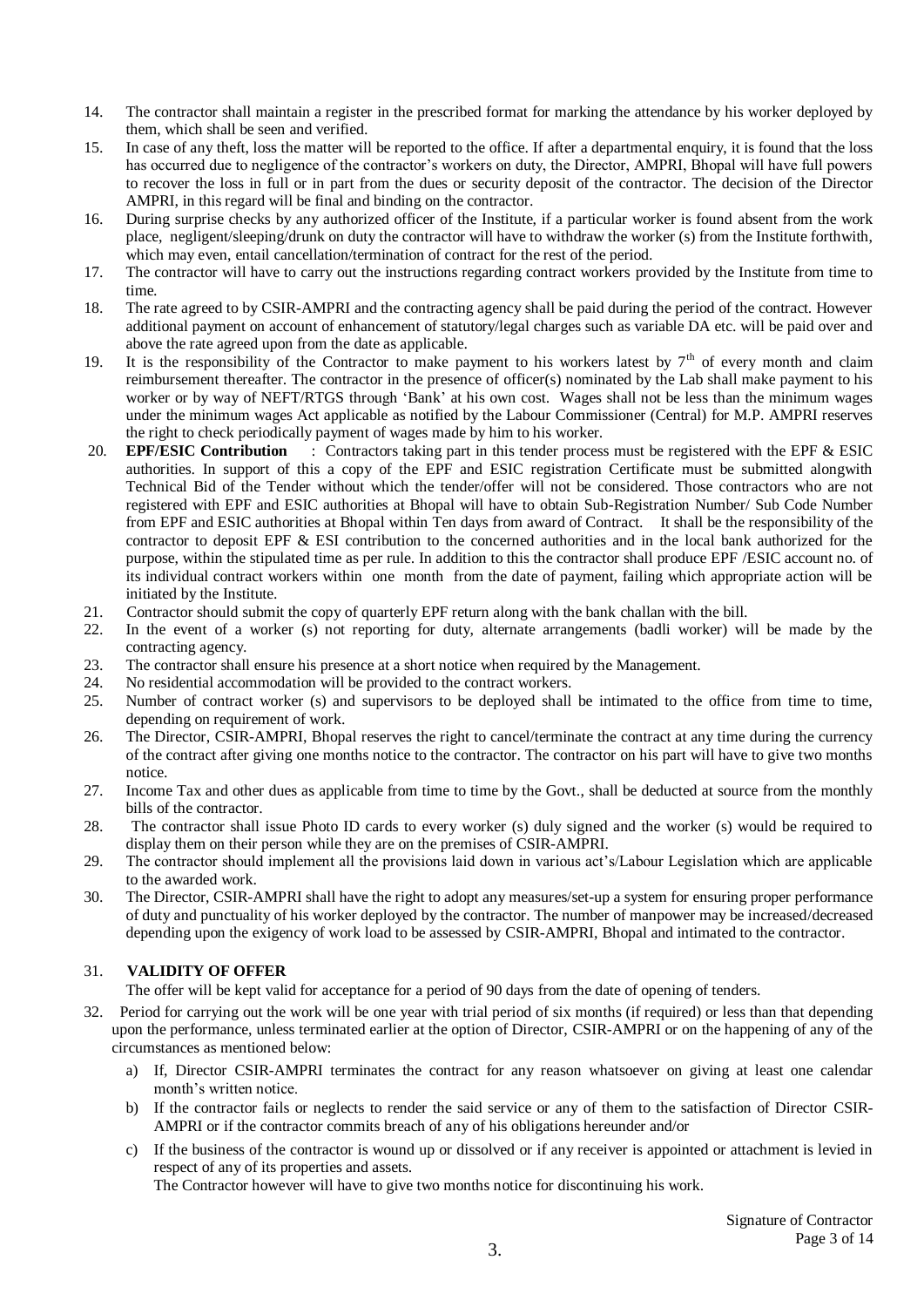- 33. Director CSIR-AMPRI, Bhopal reserves the right to award the whole contract to one contractor or award the contract in two or more parts at his discretion
- 34. Before tendering, for Contract the bidder(s) should inspect the site to fully acquaint himself about the condition with regard to No. of persons to be deployed, accessibility of site, nature and extent of ground, working condition at site and movement of Labour etc. required for the satisfactory execution of the work. No claim whatsoever on such account shall be entertained by the Institute in any circumstances.
- 35. Any compensation for disengagement on account of death, disability of any labourer provided for deployment in the Institute campus, even if such disability manifests after the termination of the contract shall be contractor's exclusive liability.
- 36. The contractor shall not sublet this contract or any part thereof to any other party.
- 37. The contractor or labourers engaged by him will not be on the payroll of the CSIR-AMPRI and will not be entitled to any benefit as applicable to the employees of CSIR/AMPRI.
- 38. The decision of the Director, CSIR-AMPRI, regarding any disputes whatsoever arising out of the contract will be final and binding on the Contractor.
- 39. The contractor must sign and submit each paper of the Tender document in Technical Bid of their offer in token of his accepting terms & conditions of Tender document.
- 40. Tenders which do not fulfill all or any of the above conditions or are incomplete in any respect are liable to be rejected
- 41. The Director, CSIR-AMPRI, Bhopal reserves the right to accept or reject any tender without assigning any reasons.
- 42. In case, integrity, character and behavior of any of the contractor's labourers is found doubtful, he would be replaced by contractor on receiving instructions from the authorized officer.
- 43. When the labourers supplied by the Contractor fall short of the specified number. CSIR-AMPRI reserves the right to debit proportionately per absentee manday from monthly payments due to the Contractor beside imposing penalty at the discretion of the Director, CSIR-AMPRI, Bhopal.

The following rates are presently applicable/paid by the Institute for manpower for HORTICULTURE Services. Statutory Payments :-

| <b>Presently</b>                             | Skilled Worker (as per<br>Deputy Chief Labor<br>Commissioner (Central),<br>Ministry of Labour, Govt<br>of India, Jabalpur<br>notification) |
|----------------------------------------------|--------------------------------------------------------------------------------------------------------------------------------------------|
| Wage                                         | $.487$ - per day                                                                                                                           |
| <b>EPF-Employers</b><br><b>Shares-13.61%</b> | $.66.28 / -$                                                                                                                               |
| <b>ESI-</b> Employers<br><b>Shares-4.75%</b> | $.23.13/-$                                                                                                                                 |
| <b>Bonus</b> 8.33% (as<br>per eligibility)   | 240.56/                                                                                                                                    |

Signature of Contractor Page 4 of 14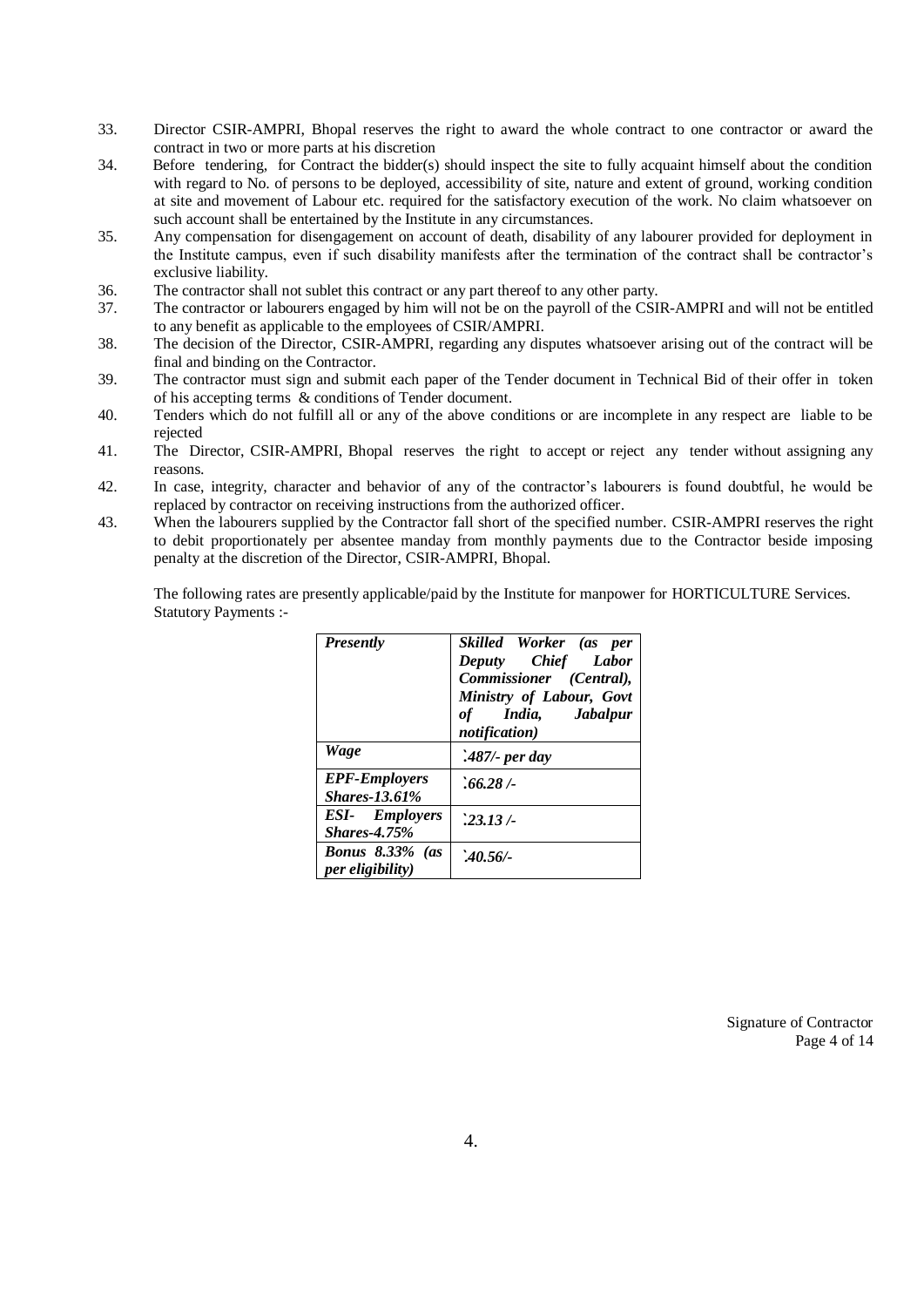- 44. The Contractor has to open full functioning office at Bhopal within one month in the event of the award of the contract.
- 45. In the event of any contradiction in the wordings/meaning/interpretation between the tender terms and the enclosed agreement format, the wordings/meaning/interpretation of enclosed agreement shall be treated final and binding for all purposes.
- 46. That it is expressly understood and agreed between the parties to this Agreement that the persons deployed by the Contractor for the services mentioned above shall be the employees of the Contractor for all intents and purposes and that the persons so deployed shall remain under the control and supervision of the Contractor and in no case, shall a relationship of employer and employee between the said persons and the AMPRI/CSIR shall accrue/arise implicitly or explicitly.
- 47. Any case filed by the worker(s) is to be contested by the contractor.
- 48. Indemnity Bond of appropriate value has to be executed on award of contract within seven days of award of contract (refer clause no. B  $15 \& 16$  of the draft agreement enclosed at annexure-I).
- 49. The contractor shall provide emergency medical treatment to its Contract Worker through hospital etc, in case of need, failing which any cost incurred by the CSIR-AMPRI, Bhopal towards the treatment shall be recovered/adjusted from the payment due/security deposit of the Contractor .
- 50. The contractor has to deploy fulltime supervisor at his own cost to supervise the contract.
- 51. The contractor has to ensure that all statutory requirements of M.P. Govt. is fulfilled.
- 52. The contractor should adher to the rules and guidance issued by the concerned Labour Commissioner from time to time.

Signature of Contractor Page 5 of 14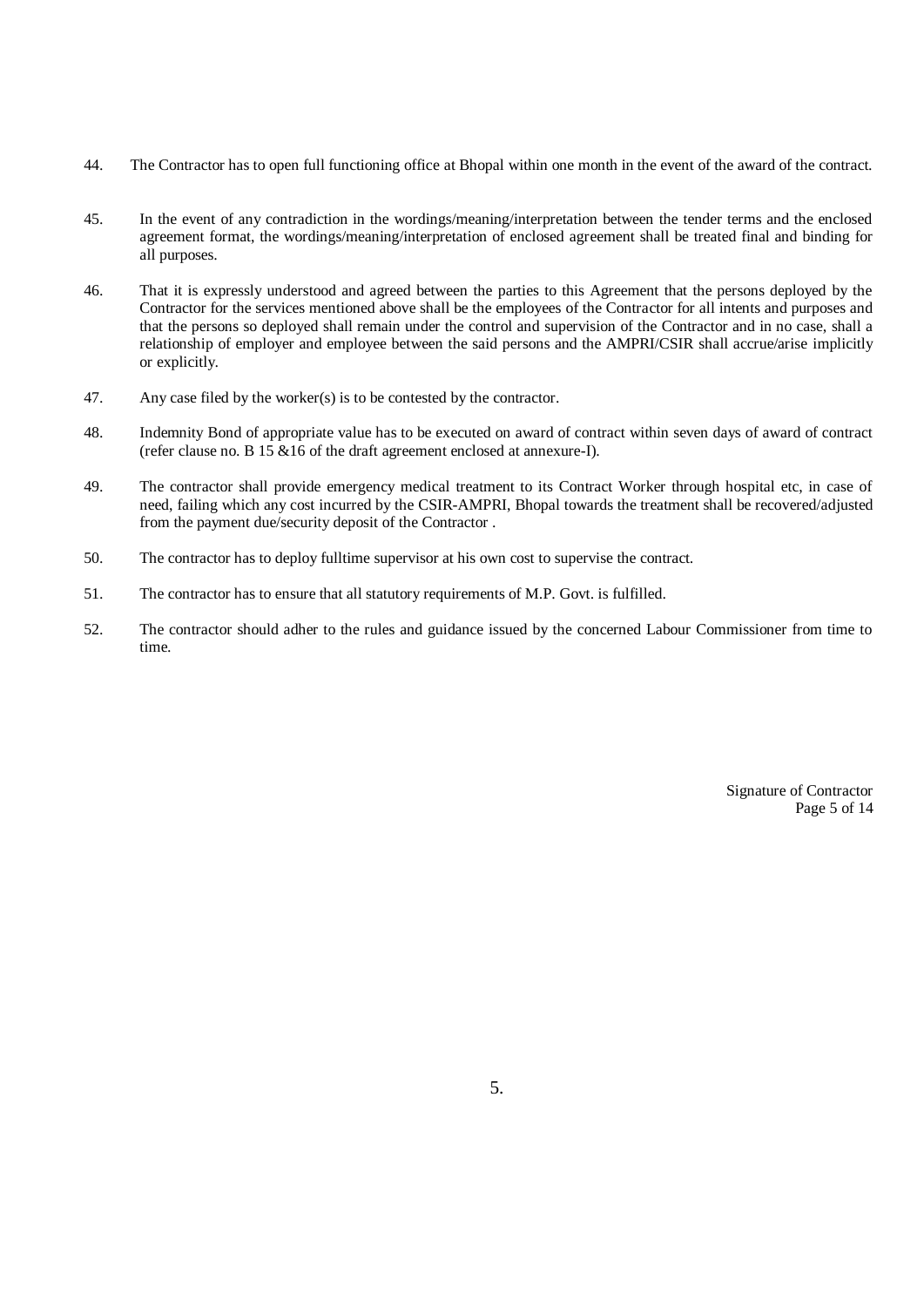#### **(Use your own letterhead)**

# **Format of Financial Bid**

(Please refer point no. 12 of Terms & Condition of tender for instruction)

To,

The Director, CSIR-ADVANCED MATERIALS & PROCESSES RESEARCH INSTITUTE, Bhopal.

Sub. :- Submission of Financial Bid of Horticulture (to be submitted through e-tender ).

| <b>Presently</b> (Subject to revision of<br>wages by the Govt. of India) | Worker           |
|--------------------------------------------------------------------------|------------------|
| Wage                                                                     | $.487$ - per day |
| <b>EPF-Employers Shares-13.61%</b>                                       | $.66.28 / -$     |
| <b>ESI- Employers Shares-4.75%</b>                                       | 23.13/           |
| <b>Bonus 8.33% (as per eligibility)</b>                                  | 240.56/          |
| <b>Service Charge</b>                                                    | % on wage        |

Note :

- 1. As per provision contained in Ministry of Finance Deptt. of Expenditure. Office Memorandum No.29(1)/2014- PPD dated 28.01.2014 Service Charge below 0% (Nil) will be treated as unresponsive and summarily rejected.
- 2. Service charge will be applicable only on Gross wage payment excluding GST.
- 3. Quoted amount shall be inclusive of all taxes excluding GST. GST shall be paid if applicable
- 4. Month :- Means calendar month as per Gregorian Calendar i.e. 12 months 365/366 days in a year
- 5. There will be no increase in percentage rate of service charges during the entire contract.

It is certified that I have read & understood all the Terms & Conditions of the tender document.

|      | Signature $\frac{1}{2}$ = $\frac{1}{2}$ = $\frac{1}{2}$ = $\frac{1}{2}$ = $\frac{1}{2}$ |
|------|-----------------------------------------------------------------------------------------|
| Name |                                                                                         |
| Seal |                                                                                         |
|      |                                                                                         |

Place \_ \_ \_ \_ \_ \_ \_ \_ \_ \_ Date  $\_{-------$ 

Page 6 of 14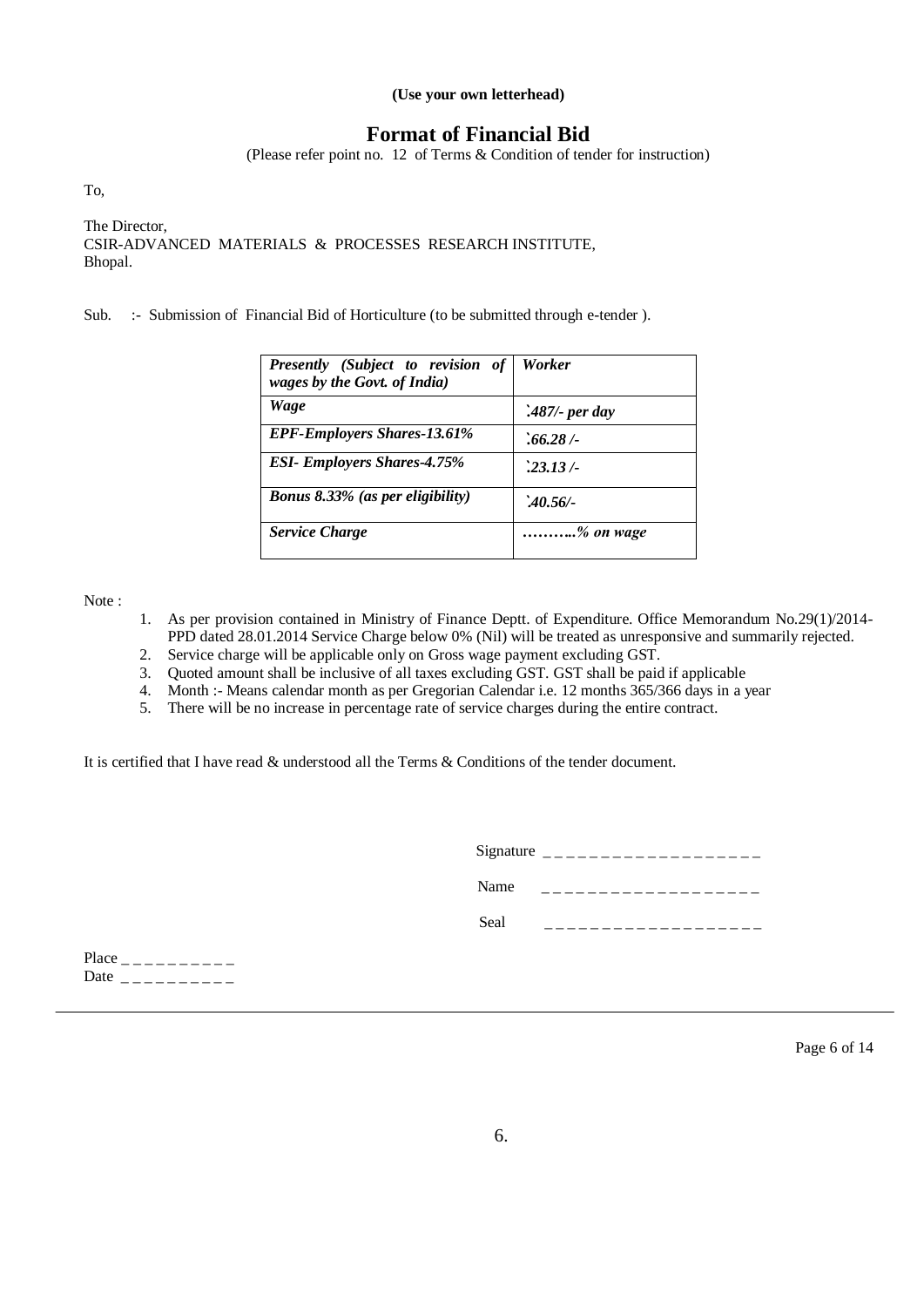# AGREEMENT FOR HORTICULTURE

This AGREEMENT made on this **………………….** between the COUNCIL OF SCIENTIFIC & INDUSTRIAL REASEARCH, a Society registered under the Societies Registration Act and having its office at "Anusandhan Bhawan', Rafi Marg, New Delhi (hereinafter referred to as AMPRI, BHOPAL) which expression shall unless repugnant to the context or meaning thereof be deemed to mean and include its successors and assigns of the ONE PART.

#### And

M/S …………………………………………………………………(hereinafter referred to as Contractor) which expression shall unless repugnant to the context or meaning thereof be deemed to mean and include its successors and assigns of the OTHER PART.

WHEREAS the CSIR/AMPRI, BHOPAL is desirous of giving a job contract for providing the Job Contract for Horticulture arrangement at Advanced Materials & Processes Research Institute, Bhopal Which is a constituent unit of CSIR (hereinafter referred to as Lab./Instt.) and whereas the contractor has offered to provide the Horticulture arrangement on the terms and conditions hereinafter stated.

WHEREAS Contractor has represented that he is a registered Contractor under the provisions of Contract Labour (Regulation and Abolition Act), 1970 and has further represented that he is eligible to get this contract and there is no legal or any other bar for him in this respect. Any obligations and/or formalities which are required to be fulfilled under the said Act or any amendment thereto for the purpose of entering into and/or execution of this contract shall be carried out by the contractor at his own expenses, etc and the contractor shall report the compliance thereof to the CSIR/ AMPRI, BHOPAL. The contractor shall be solely liable for any violation of the provisions of the said Act or any other Act.

WHEREAS CSIR/ AMPRI, BHOPAL has agreed to award the contract of work of Horticulture hereinafter mentioned as work assigned details of which are given at Annexure 'A'.

ANDWHEREAS the contractor has agreed to furnish to the Lab/Instt. a security deposit of **Rs………./- (Rupees ……………. Only)** by way of Bank Guarantee or Fixed Deposit Receipt.

NOW THEREFORE BY THESE ARTICLES AND ON THE PREMISES mentioned above, the parties have agreed to as under:-

Page 7 of 14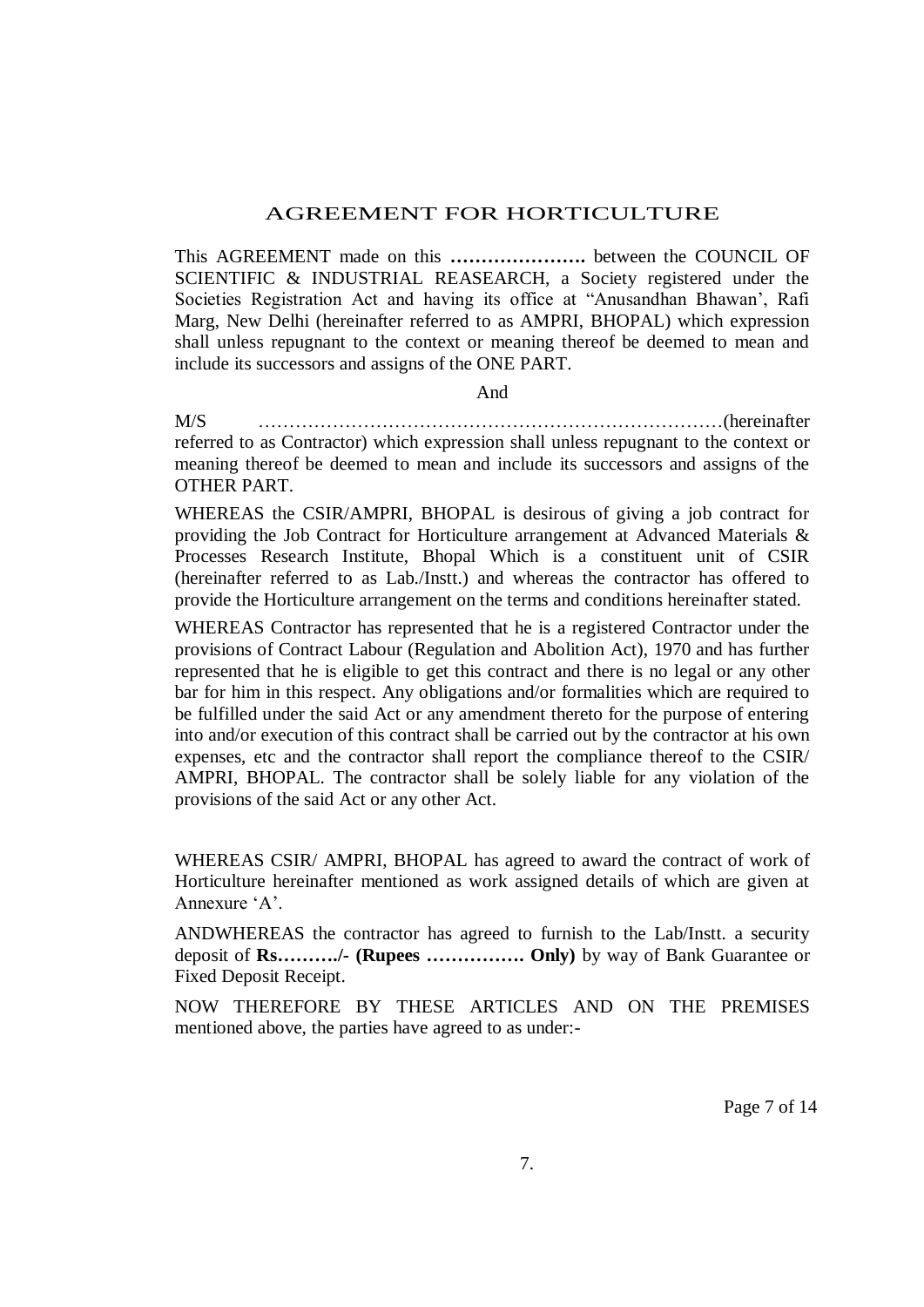# **A.GENERAL CONDITIONS**

1. That it is expressly understood and agreed between the parties to this Agreement that the persons deployed by the contractor for the services mentioned above shall be the employees of the contractor for all intents and purposes and that the persons so deployed shall remain under the control and supervision of the contractor and in no case, shall a relationship of employer and employee between the said persons and the CSIR/ AMPRI, Bhopal shall accrue/arise implicitly or explicitly.

2. That on taking over the responsibility of providing Horticulture arrangements, the contractor shall formulate the mechanism and duty assignment of work to its personnel in consultation with the CSIR/Director, AMPRI, Bhopal or his nominee. Subsequently, the contractor shall review the work assigned from time to time and advise the CSIR/Director AMPRI , Bhopal for further streamlining their system. The contractor shall further be bound by and carry out the directions/instructions given to him by the CSIR/Director AMPRI, Bhopal or the officer designated by the Director in this respect from time to time.

3. That the CSIR/Director, AMPRI, Bhopal or any other person authorized by the Director shall be at liberty to carry out surprise check on the persons as deployed by the contractor in order to ensure that persons deployed by him are doing their duties.

4. That in case any of the persons so deployed by the contractor does not come upto the mark or does not perform his duties properly or commits misconduct or indulges in any unlawful riots or disorderly conduct, the contractor shall immediately withdraw and take suitable action against such persons on the report of the Lab/ CSIR/ the Director, AMPRI, Bhopal in this respect. Further, the contractor shall immediately replace the particular person so deployed on the demand of the CSIR/Director, AMPRI, Bhopal in case of any of the aforesaid acts on the part of the said person.

## **B. CONTRACTOR'S OBLIGATIONS**

1. That the Contractor shall carefully and diligently perform the work assigned to him as mentioned at Annexure-'A' as deemed fit by him in consultation with the Institute.

2. That for performing the assigned work, the Contractor shall deploy medically and physically fit persons. The Contractor shall ensure that the persons are punctual and disciplined and remain vigilant in performance of their duty.

3. That the contractor shall submit details such as, names, parentage, residential address, age etc. of the persons deployed by him in the premises of the Institute for the purpose of proper identification of the employees of the contractor deployed at various points, he shall issue identity cards bearing their photographs/identification, etc. and such employees shall display their identity cards at the time of duty.

Page 8 of 14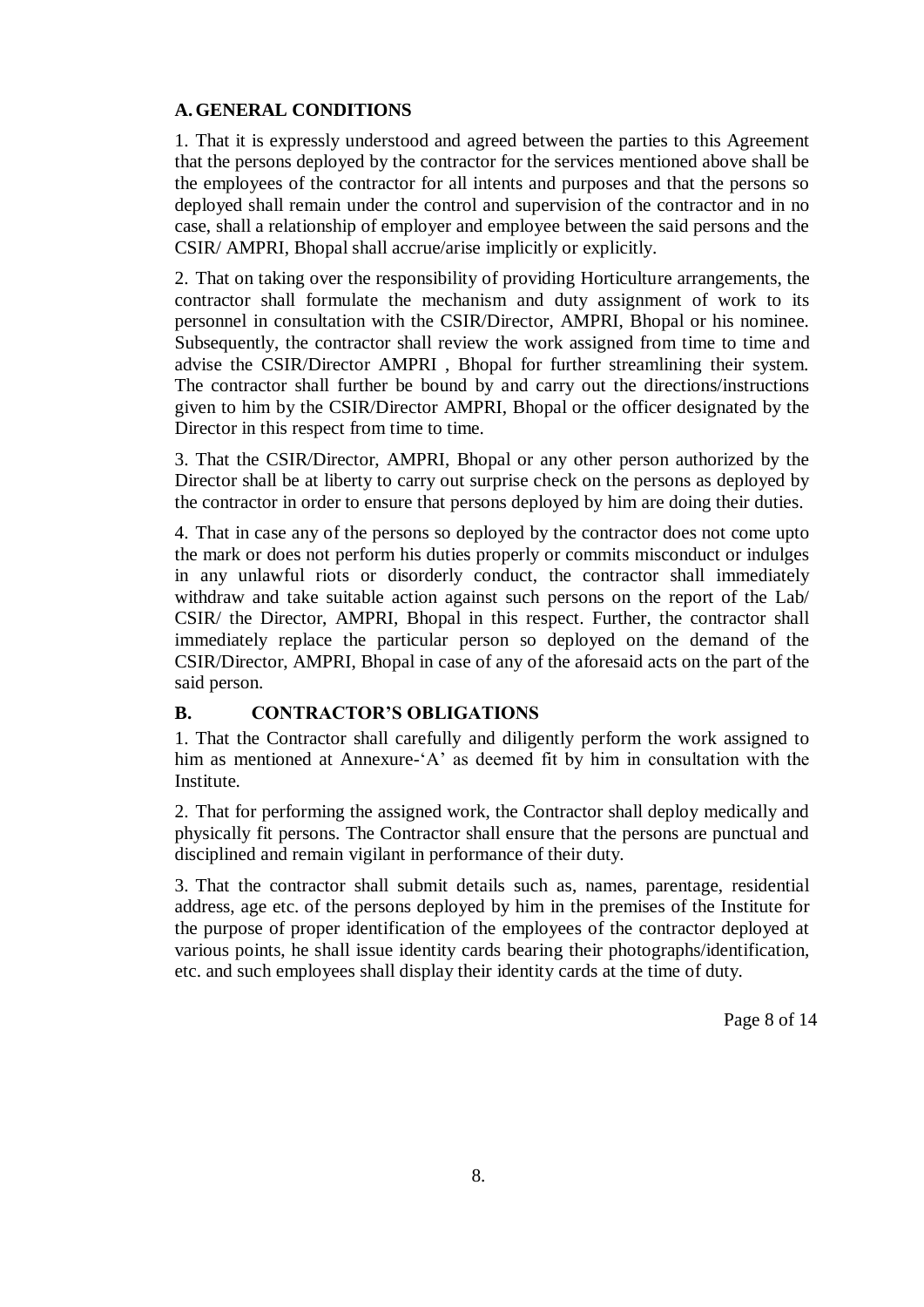4. That the Contractor shall be liable for payment of wages and all other dues which they are entitled to receive under the various labour laws and other statutory provisions.

5. That the contractor shall at their own cost, if required take necessary insurance cover in respect of the aforesaid services rendered to CSIR/ AMPRI, Bhopal and shall comply with the statutory provisions of Contract Labour (Regulation & Abolition) Act, 1970; Employees State Insurance Act; Workman's Compensation Act, 1923; Payment of Wages Act,1936; The Employees Provident Fund (and Miscellaneous Provisions) Act 1952; The Payment of Bonus Act, 1965; The Minimum Wages Act, 1948; Employer's Liability Act, 1938; Employment of Children Act, 1938. Maternity Benefit Act and/ or any other Rules/regulations and or statutes that may be applicable to them.

6. That the Contractor shall be solely responsible for any violation of provision of the labour laws or any other statutory provisions and shall further keep the CSIR/ AMPRI, BHOPAL indemnified from all acts of omission, fault, breaches and/ or any claim, demand, loss, injury and expense arising out from the non compliance of the aforesaid statutory provisions. Contractor's failure to fulfill any of the obligations hereunder and/or under the said Acts, rules/regulations and/or any bye-law or rules framed under or any of these, the CSIR/ AMPRI, BHOPAL shall be entitled to recover any of the such losses or expenses, which it may have to suffer or incur on account of such claims, demands, loss, or injury, from the contractors monthly payments.

7. That the contractor shall be required to maintain permanent attendance register/roll within premises which will be open for inspection and checking by the authorized officers of CSIR/ AMPRI Bhopal.

8. That the Contractor shall make payment of wages, etc. to the persons so deployed in the presence of representative of the CSIR/Director, AMPRI, Bhopal as per rule and then claim reimbursement thereafter and shall on demand furnish copies of wage register/muster roll, etc. to the Lab./Instt. for having paid all the dues to the persons deployed by him for the work under the Agreement. This obligation is imposed on the Contractor to ensure that he is fulfilling his commitments, towards his employees so deployed, under various Labour Laws, having regard to the duties of CSIR/ AMPRI, BHOPAL in this respect as per the provisions of Contract Labour (Regulation and Abolition) Act, 1970. The Contractor shall comply with or cause to be complied with the Labour regulations from time to time in regard to payment of wages, wage period deductions from wages, recovery of wages not paid and deductions unauthorisedly made, maintenance of wages book, wage slip, publication of scale of wages and terms of employment, inspection and submission of periodical returns.

Page 9 of 14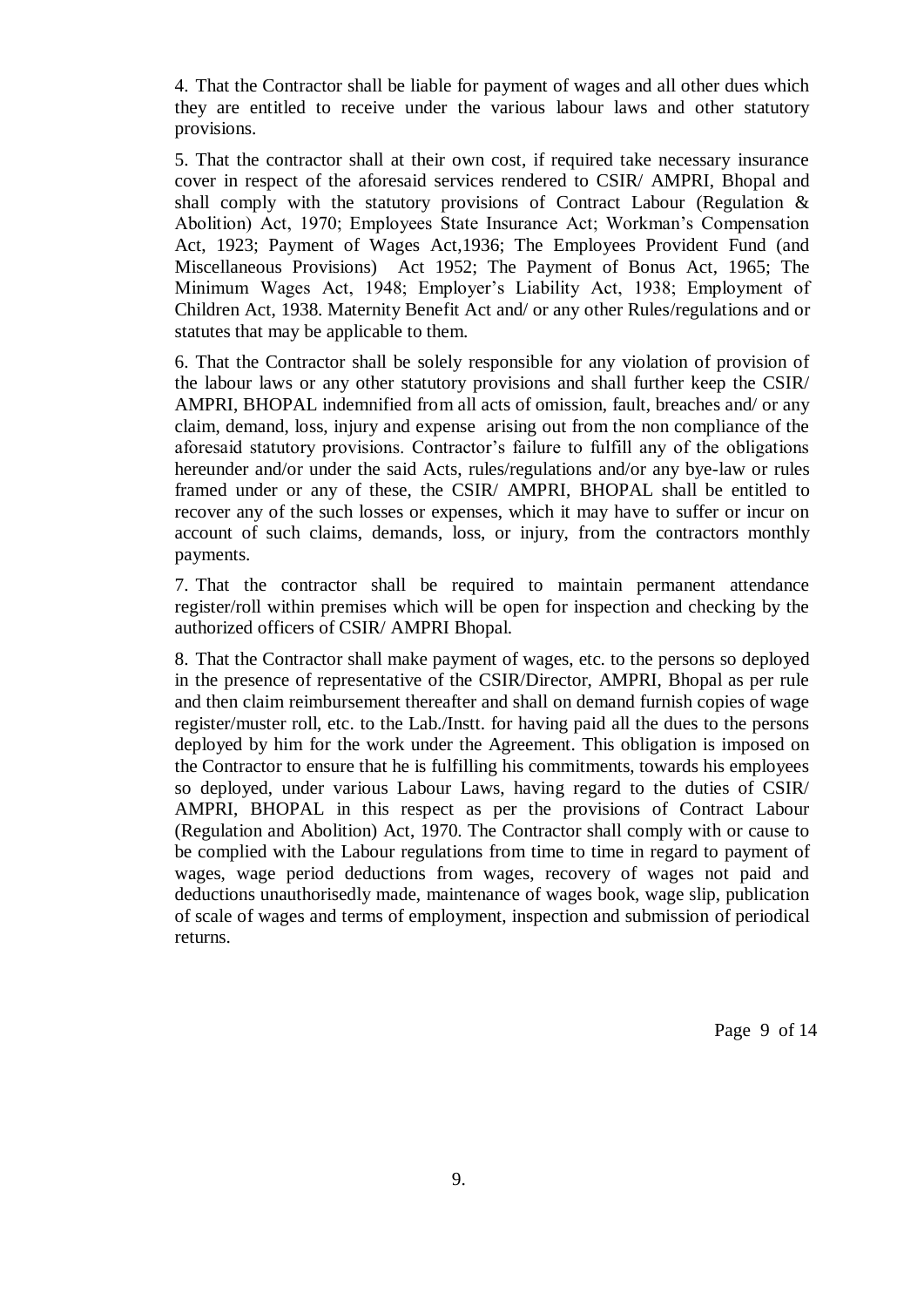9. That the contractor shall submit the proof of having deposited the amount of ESI & EPF contributions towards the persons deployed at CSIR/ AMPRI, Bhopal buildings in their respective names before submitting the bill for the subsequent month. In case the contractor fails to do so, the amount claimed towards ESI & EPF contribution will be withheld till submission of required documents.

10. The Contractor shall take all reasonable precautions to prevent any unlawful riot or disorderly conduct or acts of his employees so deployed and ensure preservation of peace and protection of persons and property of CSIR/ AMPRI, BHOPAL.

11. That the Contractor shall deploy his persons in such a way that they get weekly rest. The working hours/leave for which the work is taken from them do not violate relevant provisions of Shops and Establishment Act. The Contractor shall in all dealings with the persons in his employment have due regard to all recognized festivals, days of rest and religious or other customs. In the event of the Contractor committing a default or breach of any of the provisions of the Labour Laws including the provisions of Contract Labour (Regulation and Abolition) Act, 1970 as amended from time to time or in furnishing any information, or submitting or filling any statement under the provisions of the said regulations and rules which is materially incorrect, he shall without prejudice to any other liability pay to the CSIR/Director of the AMPRI, Bhopal a sum as may be claimed by CSIR/ AMPRI, BHOPAL.

12. The Contractor shall remove all workers deployed by him on termination of the contract or on expiry of the contract from the premises of the CSIR/ AMPRI, Bhopal and ensure that no such person shall create any disruption/hindrance /problem of any nature in CSIR/ AMPRI, Bhopal either explicitly or implicitly.

13. The security money so deposited shall be liable to be forfeited or appropriated in the event of unsatisfactory performance of the Contractor and / or loss/ damage if any sustained by the Institute on account of the failure or negligence of the workers deployed by him or in the event of breach of the agreement by the Contractor.

14. The security will be refunded to the Contractor within one month of the expiry of the contract only on the satisfactory performance of the contract.

Page 10 of 14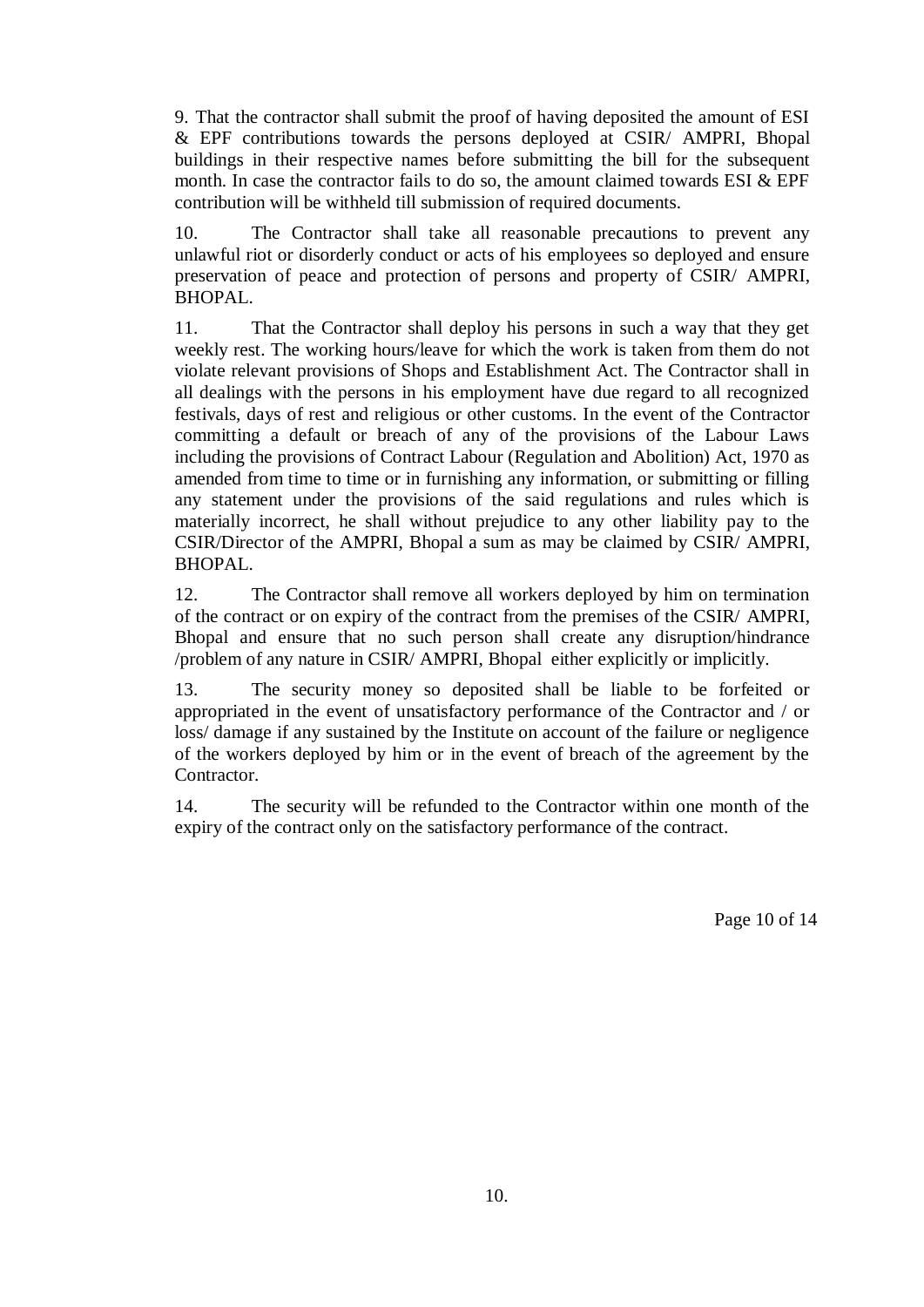15. That the Contractor shall keep the CSIR/ AMPRI, BHOPAL indemnified against all claims whatsoever in respect of the employees deployed by the Contractor. In case any employees of the Contractor so deployed enter in dispute of any nature whatsoever, it will be the primary responsibility of the Contractor to contest the same. In case CSIR/ AMPRI, BHOPAL is made party and is supposed to contest the case, the CSIR/ AMPRI, BHOPAL will be reimbursed for the actual expenses incurred towards Counsel fee and other expenses which shall be paid in advance by the Contractor to CSIR/AMPRI, BHOPAL on demand. Further, the Contractor shall ensure that no financial or any other liability comes on CSIR/ AMPRI, BHOPAL in this respect of any nature whatsoever and shall keep CSIR/ AMPRI, BHOPAL indemnified in this respect.

16. The Contract shall further keep the CSIR/ AMPRI, BHOPAL indemnified against any loss to the CSIR/ AMPRI, BHOPAL property and assets. The CSIR/ AMPRI, BHOPAL shall have further right to adjust and/or deduct any of the amounts as aforesaid from the payment due to the Contractor under this contract

# **C. AMPRI, BHOPAL'S OBLIGATIONS**

1. That in consideration of the services rendered by the contractor as stated above, he shall be paid **service charge @ ……….. on minimum wage on monthly basis which shall remain fixed throughout the contractual period.** Such payment shall be reimbursed to the contractor after the workers have been paid monthly wage on or before the  $7<sup>th</sup>$  day of the month on the basis of the bills raised by the contractor and duly certified by the officer designated by Institute in this regard.

2. That the aforesaid service charge has been agreed to be paid by CSIR/ AMPRI, Bhopal to the contractor every month.

3. That payment on account of enhancement/escalation charges on account of revision in wages by the appropriate Government from time to time shall be payable by the CSIR/ AMPRI, Bhopal to the contractor.

4. That the CSIR/ AMPRI, Bhopal shall reimburse the amount of service tax, if any, paid by the contractor to the authorities on account of the services rendered by him. This reimbursement shall be admissible on production of proof of deposit of the same by the contractor.

Page 11 of 14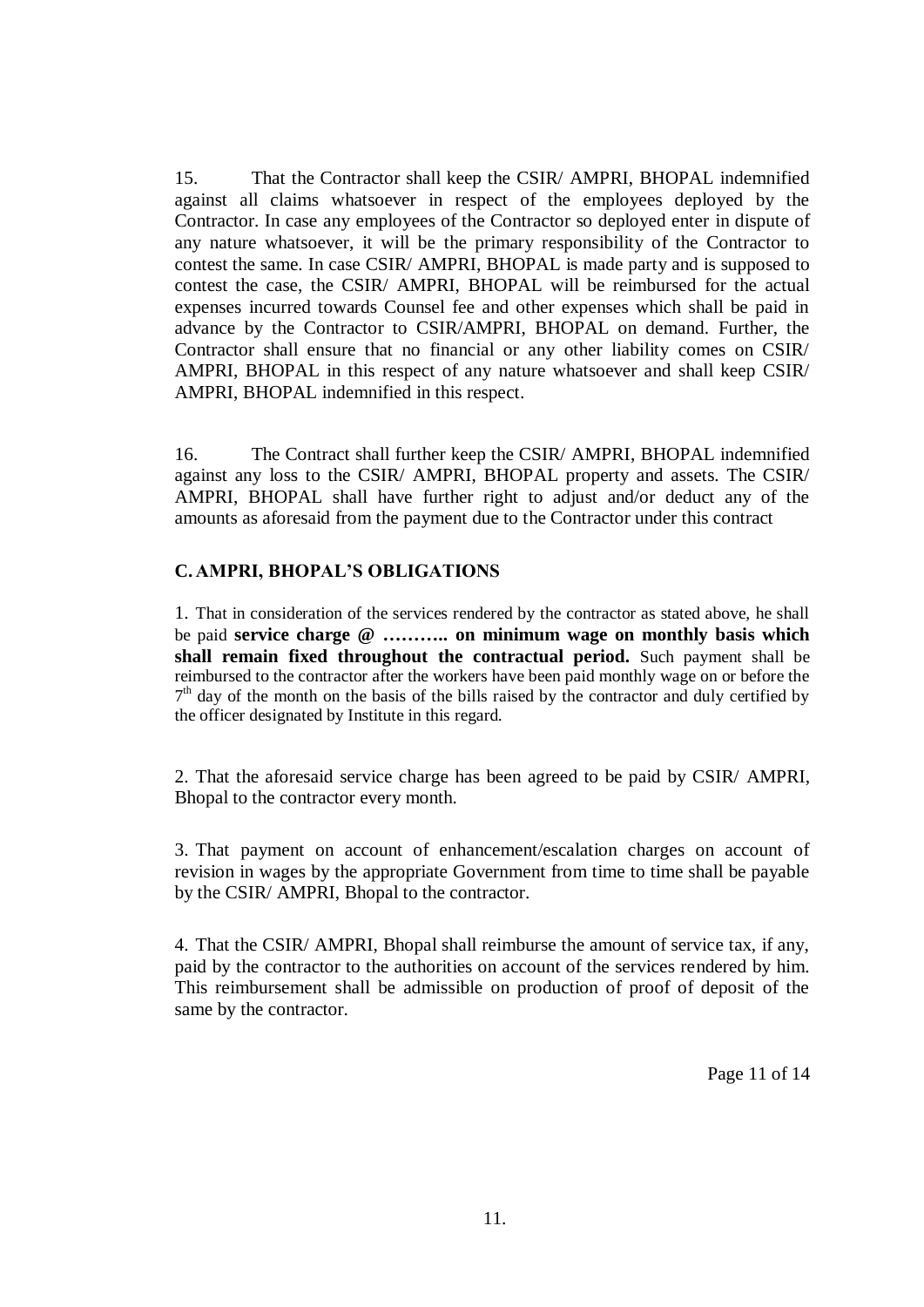# **D. PENALTIES / LIABILITIES**

1. That the Contractor shall be responsible for faithful compliance of the terms and conditions of this agreement. In the event of any breach of the agreement, the same may be terminated and the security deposit will be forfeited and further the work may be got done from another agency at his risk and cost.

2. That if the Contractor violates any of the terms and conditions of this agreement or commits any fault or their services are not to the entire satisfaction of officer authorized by the CSIR/Director of the Institute in this behalf, a penalty leading to a deduction up to maximum of 10% of the total amount of bill for a particular month will be imposed.

# **E. COMMENCEMENT AND TERMINATION**

1. That this agreement shall come into force w.e.f. **………….** and shall remain in force for a period of …………. i.e. upto **………………..**. This agreement may be extended on such terms and conditions as are mutually agreed upon.

2. That this agreement may be terminated on any of the following contingencies:-

a) On the expiry of the contract period as stated above

b) By giving one month's notice by CSIR/ AMPRI, Bhopal on account of :

*i) committing breach by the Contractor of any of the terms and conditions of this agreement.*

ii) assigning the contract or any part thereof to any sub contractor by the Contractor without written permission of the Laboratory/Institute.

c) On contractor being declared insolvent by competent Court of Law.

During the notice period for termination of the contract, in the situation contemplated above, the contractor shall keep on discharging his duties as before till the expiry of notice period.

Page 12 of 14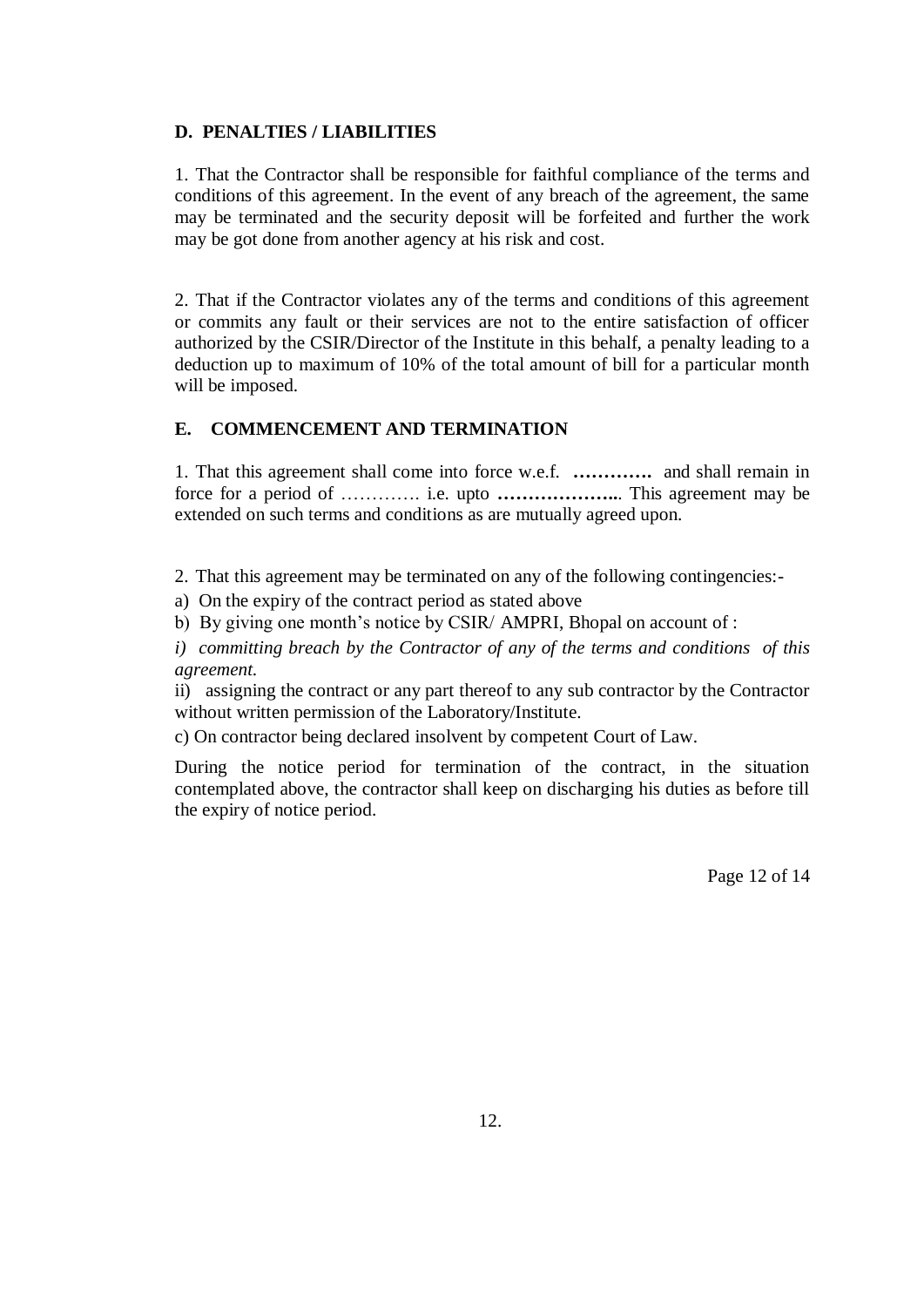# **F. ARBITRATION**

1. In the event of any question, dispute/difference arising under the agreement or in connection herewith (except as to matters the decision of which is specially provided under this agreement) the same shall be referred to the sole arbitration to DG, CSIR or his nominee.

2. The award of the arbitrator shall be final and binding on the parties. In the event of such arbitrator to whom the matter is originally referred is being transferred or vacating his office or resigning or refusing to work or neglecting his work or being unable to act for any reason whatsoever, the Director-General, CSIR shall appoint another person to act as arbitrator in place of the out-going arbitrator in accordance with the terms of this agreement and the persons so appointed shall be entitled to proceed with the reference from the stage at which it was left by his predecessor.

3. The Arbitrator may give interim award(s) and/or directions, as may be required.

4. Subject to the aforesaid provisions, the Arbitration & Conciliation Act, 1996 and the rules made hereunder and any modification thereof from time to time being in force shall be deemed to apply to the arbitration proceedings under this clause.

IN WITNESS WHERE OF the parties hereto have signed these presents on the date, month and year first above written.

# **For and on behalf of The Contractor**

 For and on behalf of Advanced Materials & Processes Research Institute Formerly : Regional Research Laboratory, (Council of Scientific & Industrial Research) Hoshangabad Road, Near Habibganj Naka, Bhopal - 462026 (M.P.)

### **WITNESS**

1. \_ \_ \_ \_ \_ \_ \_ \_ \_ \_ \_ \_ \_

2. \_ \_ \_ \_ \_ \_ \_ \_ \_ \_ \_ \_

Page 13 of 14